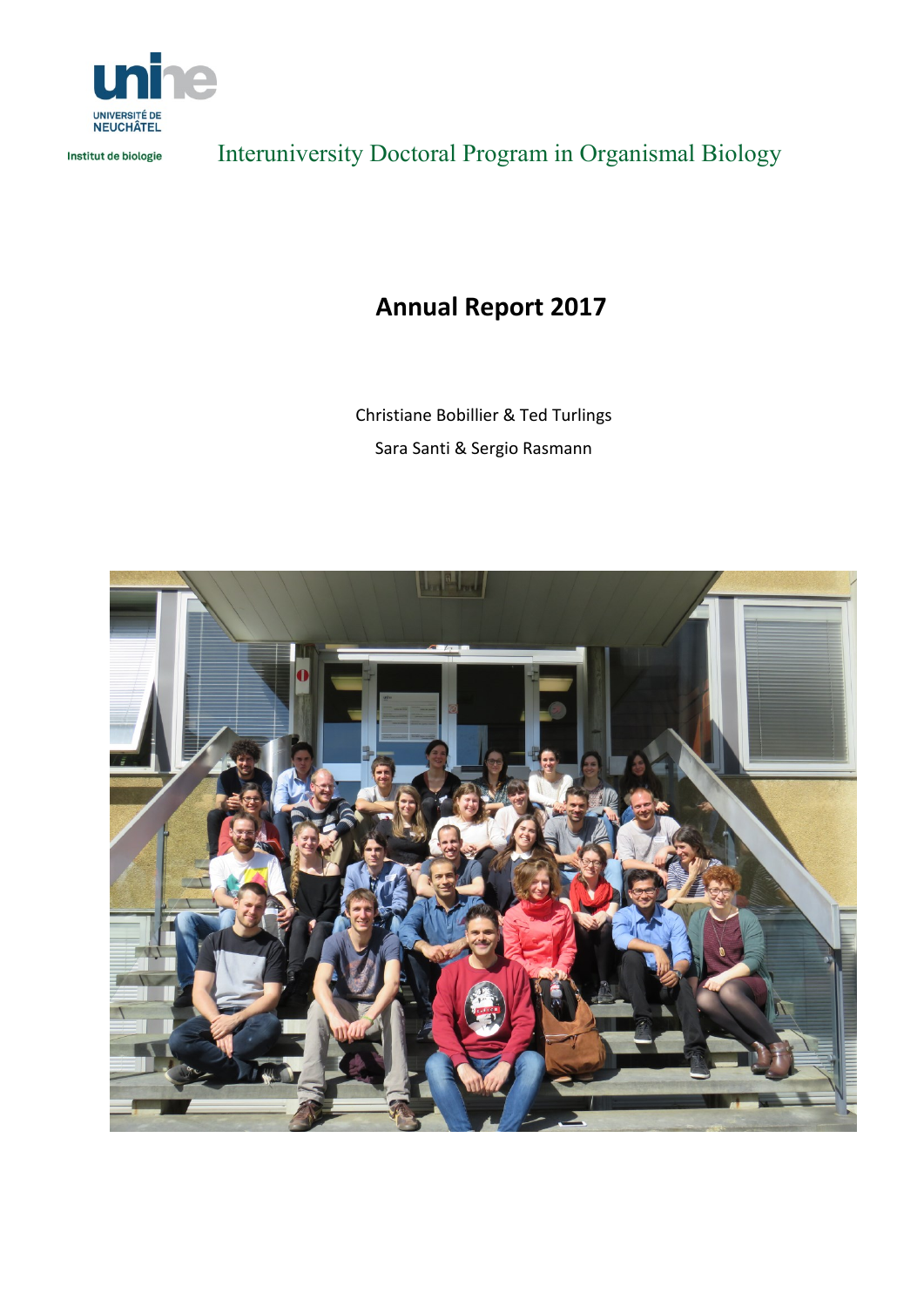At the last count (December 6), 86 PhD students were registered in the doctoral program. This year 26 PhD students received their doctoral degree. The average duration of their doctoral thesis was 4 years and 4 months.

**16** courses or workshops were offered (see Table), which were attended by a total of **397** participants (**80** % PhD students, **15** % post-docs or researchers, **5** % master students). Of the participants **40** % were from the University of Neuchâtel, **20** % from Bern and Fribourg, **22** % from Geneva and Lausanne, and **18** % from the other partner institutions (University of Zürich, ETH Zürich, Agroscope, etc.) and foreign institutions (see Graph).



Graph: Origin of participants to the courses

Most of the courses were evaluated by the students, as indicated in the last column of the below table (highest possible note is 4.0). The results from the evaluations were sent to the course instructors and the information is used for the selection and improvement of future courses.

## Table: Activities of the doctoral program year

| Activities                                                         | Dates (2017) | [days]<br>Duration | <b>Speakers</b>                                                | $[\mathbf{m}]$<br>Participants | redit points | ᡜ<br>Appreciation<br>max |
|--------------------------------------------------------------------|--------------|--------------------|----------------------------------------------------------------|--------------------------------|--------------|--------------------------|
| <b>Communication activities</b>                                    |              |                    |                                                                |                                |              |                          |
| How to make scientific<br>presentations and posters<br>interesting | $2 - 3.3$    | $\overline{2}$     | J. N. McNeil (Western Ontario, Canada)                         | 12                             | 1.5          | 3.6                      |
| Planning a career strategy -<br>Part 2                             | $14 - 15.3$  | $\overline{2}$     | P. Kraus (AHT' intermediation, Pfäffikon)                      | 16                             | 1.0          | 3.6                      |
| How to obtain your first post-<br>doctoral fellowship              | 18.4         | 1                  | M. Erb (University of Bern)                                    | 6                              | 0.5          | 4.0                      |
| Scientific writing clinic                                          | 14.6 & 4.7   | $\overline{2}$     | M. Matter (HEG Fribourg), J. Regan<br>(ZUW University of Bern) | 12                             | 1.0          | 4.0                      |
| Write a review, write now!                                         | 8.11         | $0.5^{\circ}$      | Ph. Mayer (Science-textflow, Winterthur)                       | 15                             | 0.5          | 3.5                      |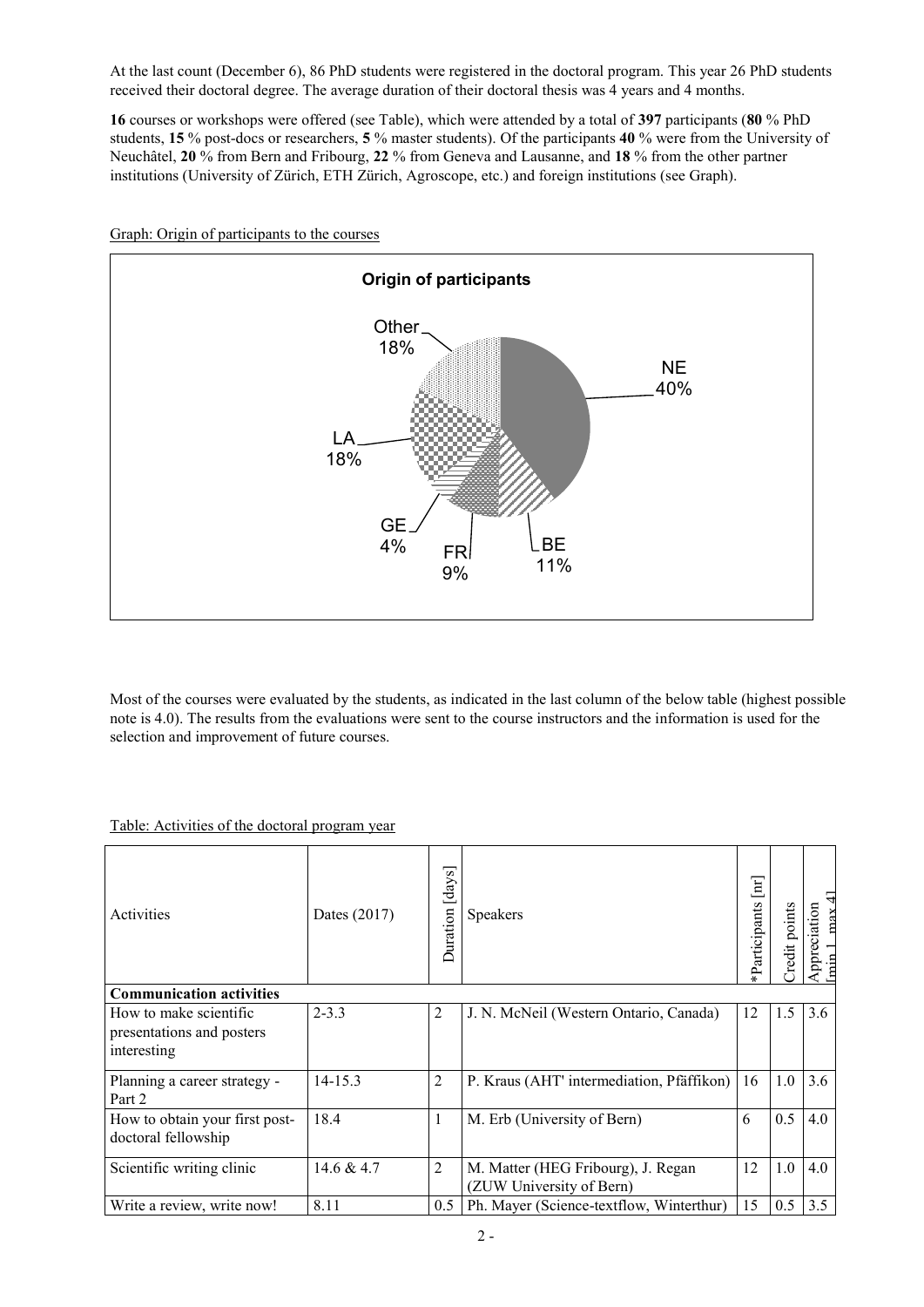| <b>Research tools</b>                                                                                                 |             |                |                                                                                                                                                           |    |     |                |
|-----------------------------------------------------------------------------------------------------------------------|-------------|----------------|-----------------------------------------------------------------------------------------------------------------------------------------------------------|----|-----|----------------|
| Biostatistics for non-<br>statisticians: good practices,<br>misuse and pitfalls                                       | $11 - 12.1$ | $\overline{2}$ | R.-D. Gosselin (Biotelligences LLC,<br>Lausanne)                                                                                                          | 17 | 1.0 | 3.8            |
| Data management for<br>ecologists and evolutionary<br>biologists - in coll. with CUSO<br><b>Ecology and Evolution</b> | $16 - 17.3$ | $\overline{2}$ | R. van Klink (University of Bern)                                                                                                                         | 20 | 1.0 | $\overline{a}$ |
| Identification of<br>entomopathogenic fungi                                                                           | $1 - 2.6$   | $\overline{2}$ | J. Enkerli (Agroscope Zurich), S. Keller<br>(Agroscope Zurich), M.Kirchmair<br>(Innsbruck, Austria)                                                       | 12 | 1.0 | 3.5            |
| Introduction to liquid<br>chromatography-mass<br>spectrometry (LC-MS)                                                 | 20.6        | $\mathbf{1}$   | G. Glauser (University of Neuchâtel)                                                                                                                      | 19 | 0.5 | 3.4            |
| Introduction to R - in coll.<br>with CUSO Ecology and<br>Evolution                                                    | 29.8-1.9    | $\overline{4}$ | J. Goudet (University of Lausanne)                                                                                                                        | 30 | 2.0 | 3.8            |
| Bayesian statistics for genetics<br>- Module 1 - in coll. with<br><b>CUSO</b> Ecology and Evolution                   | $4 - 6.9$   | 2.5            | J. Wakefield (University of Washington,<br>USA), K. Rice (University of<br>Washington, USA)                                                               | 27 | 1.5 | 3.4            |
| Population genetic data<br>analysis - Module 2 - in coll.<br>with CUSO Ecology and<br>Evolution                       | $6 - 8.9$   | 2.5            | J. Goudet (University of Lausanne &<br>Swiss Institute of Bioinformatics),<br>B. Weir (University of Washington, USA)                                     | 23 | 1.5 | 3.7            |
| Quantitative genetics -<br>Module 3 - in coll. with CUSO<br><b>Ecology and Evolution</b>                              | $11 - 13.9$ | 2.5            | B. Walsh (University of Arizona, USA),<br>G. J. M. Rosa (University of Wisconsin,<br>USA)                                                                 | 26 | 1.5 | 3.6            |
| Mixed models in quantitative<br>genetics - Module 4 - in coll.<br>with CUSO Ecology and<br>Evolution                  | 13-15.9     | 2.5            | B. Walsh (University of Arizona, USA),<br>G. J. M. Rosa (University of Wisconsin,<br>USA)                                                                 | 20 | 1.5 | 3.5            |
| Introduction to plant<br>metabolomics - in coll. with<br><b>CUSO</b> Pharmaceutical<br><b>Sciences</b>                | 28-29.9     | $\overline{2}$ | J.-L. Wolfender (University of Geneva),<br>S. Rudaz (University of Geneva),<br>J. Boccard (University of Geneva),<br>G. Glauser (University of Neuchâtel) | 21 | 1.0 | 3.5            |

| <b>Scientific topics</b>                                                                                        |           |                                                                                                                                                                                          |    |      |  |
|-----------------------------------------------------------------------------------------------------------------|-----------|------------------------------------------------------------------------------------------------------------------------------------------------------------------------------------------|----|------|--|
| Symposium in biotechnologies<br>for the preservation of art and<br>built heritage - a joint course<br>with CUSO | 24.3      | K. Sterflinger (Natural Resources and<br>Life Science Vienna, Austria), A. R.<br>Sprocati (ENEA, Italy), M. Albini<br>(University of Neuchâtel)                                          |    | 0.5  |  |
| Visions for a sustainable<br>agriculture - a joint course with<br>CUSO Doctoral Program E&E<br>and MPS          | $2 - 4.5$ | R. De Vivo (Syngenta), C. Harvey<br>(Conservation International, USA), U.<br>Kuhlmann (CABI), J. Pickett<br>(Rothamsted, UK), L. Tamm (FibL), S.<br>Bindschedler & P. Junier (Neuchâtel) | 37 | 1534 |  |